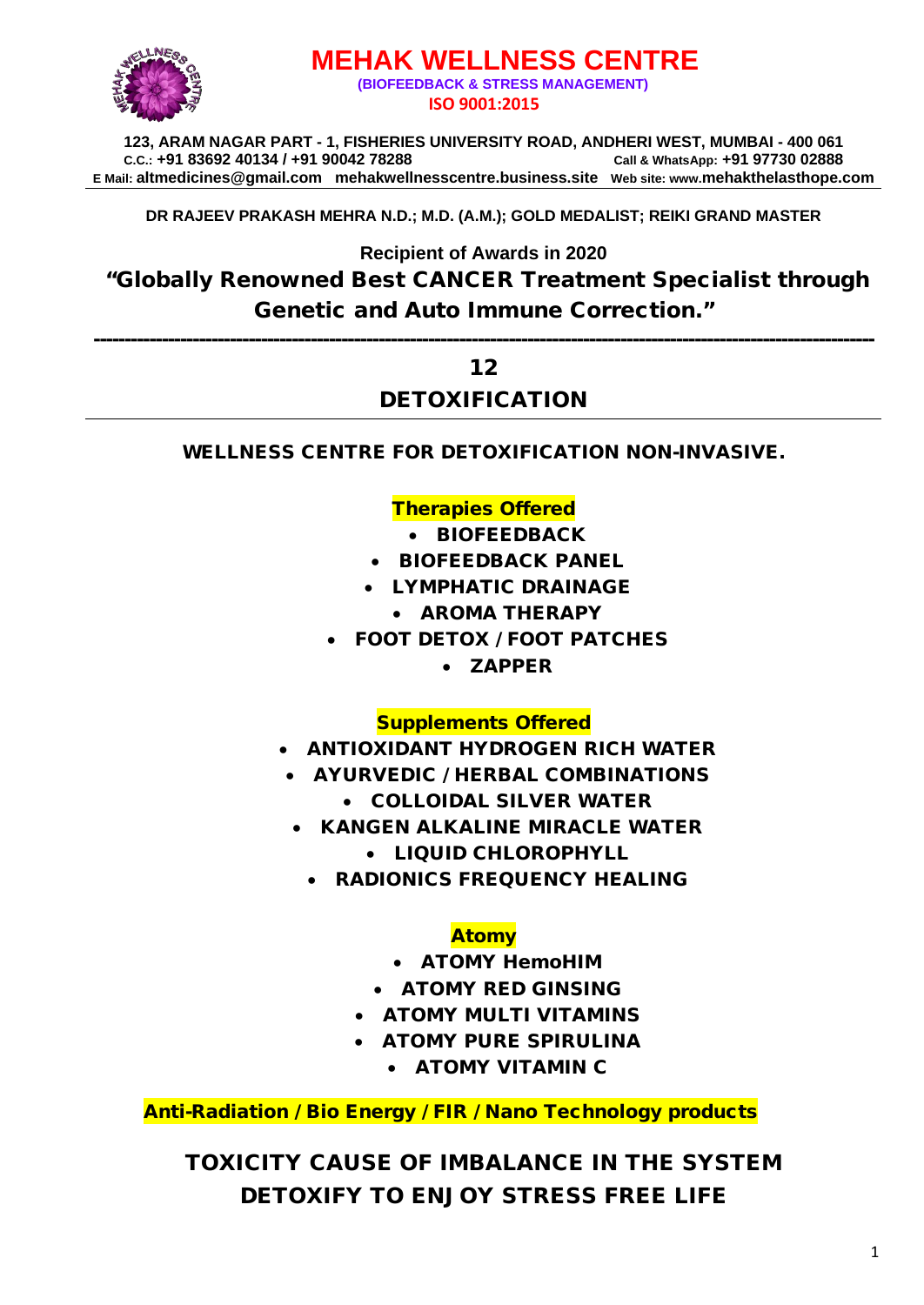**We very well know, at initial stages there are no symptoms. It can be diagnosed only when revealed on the physical. But by then it is too late.**

**We, at** MEHAK WELLNESS CENTRE**, under the expertise of** DR RAJEEV PRAKASH MEHRA**, a** GOLD MEDALIST & REIKI GRAND MASTER **offer** NON-INVASIVE **Diagnosis on State of the Art, latest 21st Century technology to verify the onset or presence of any Toxicity or Stress leading to complications and further registering as a** DISEASE / DISORDER**.** 

DETOXIFICATION **at an early stage proves beneficial.**

**We, run a complete 7000 parameter test which includes** AUTO IMMUNE **disorders and**  CHROMOSOMES **and issues related to** GENETIC **disturbances, thus are in a position to guide the client of a future onset or presence of Chronic diseases / disorders prevailing in the system or may manifest in the future.** DETOXICIFICATION **is highly recommended in all cases.** 

**With vast experience of over 33 years, working with chronic cases like Cancer, Diabetes, HIV, Heart, Female complications to name a few, and being awarded with 80+ Certificates & Awards –** DR RAJEEV PRAKASH MEHRA **is confident of handling all types of chronic issues related with** CELLULAR **level corrections.**

**The test thus helps us in taking preventive measures for the disease much before it can show up on the regular physical tests. Toxicity and Stress are the main issues causing an imbalance.**

What we do *I* how we tackle this issue.

**We conduct a test to reveal the Genetic component involved in this case. On having the results for the Genes, Chromosomes, Auto Immune, Stress and Toxicity, we are in a position to assess the damage done or possible damage in the near future.** 

**Areas covered are** STRESS **and** MICRO-ORGANISMS **covering Bacteria, Fungal, Parasites, Pathogens, Toxins, Virus etc.** 

**Our work is** NON-INVASIVE**. We work with** BIOFEEDBACK, RADIONICS **and**  SUPPLEMENTS**.**

**Being in** NON-INVASIVE **stream, we do not recommend any Invasive methods or Chemicals and Drugs to be used.** 

**Basic cause of** TOXICITY **is mainly due to life style. Environmental factors, Food intake, Medication, lack of Water intake and low** SUPPLEMENT **availability.** GENETIC **factors and** IMMUNE SYSTEM **play a vital role. Thus by working on the root cause and stabilizing the** GENES, CHROMOSOMES, AUTO-IMMUNE **disorders and all parameters related with**  MICRO ORGANISMS**, we are in a position to eradicate** TOXICITY**, without any side effects or danger to client's life.** 

**Main causes of deterioration in the system are imbalanced Hemoglobin, lack of Supplements and Oxygen supply, Hypoxia and Acidosis, along with Stress and Micro-Organisms.**

**These issues are taken into account for correction along with other related issues instigating / provoking / fall / weakening of the Immune System.**